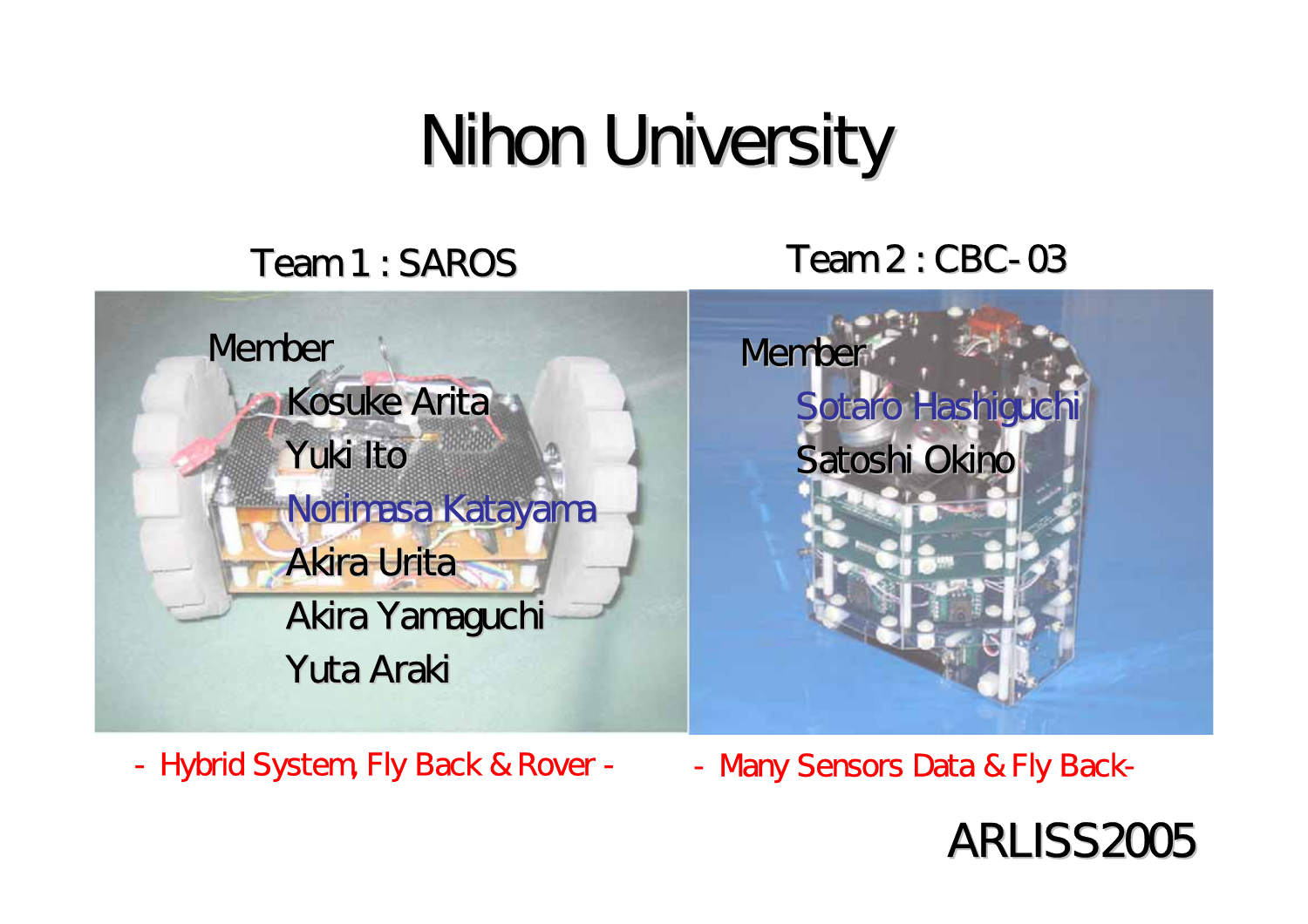# This year we've designed a

# *new concep ew concep t* Cansat…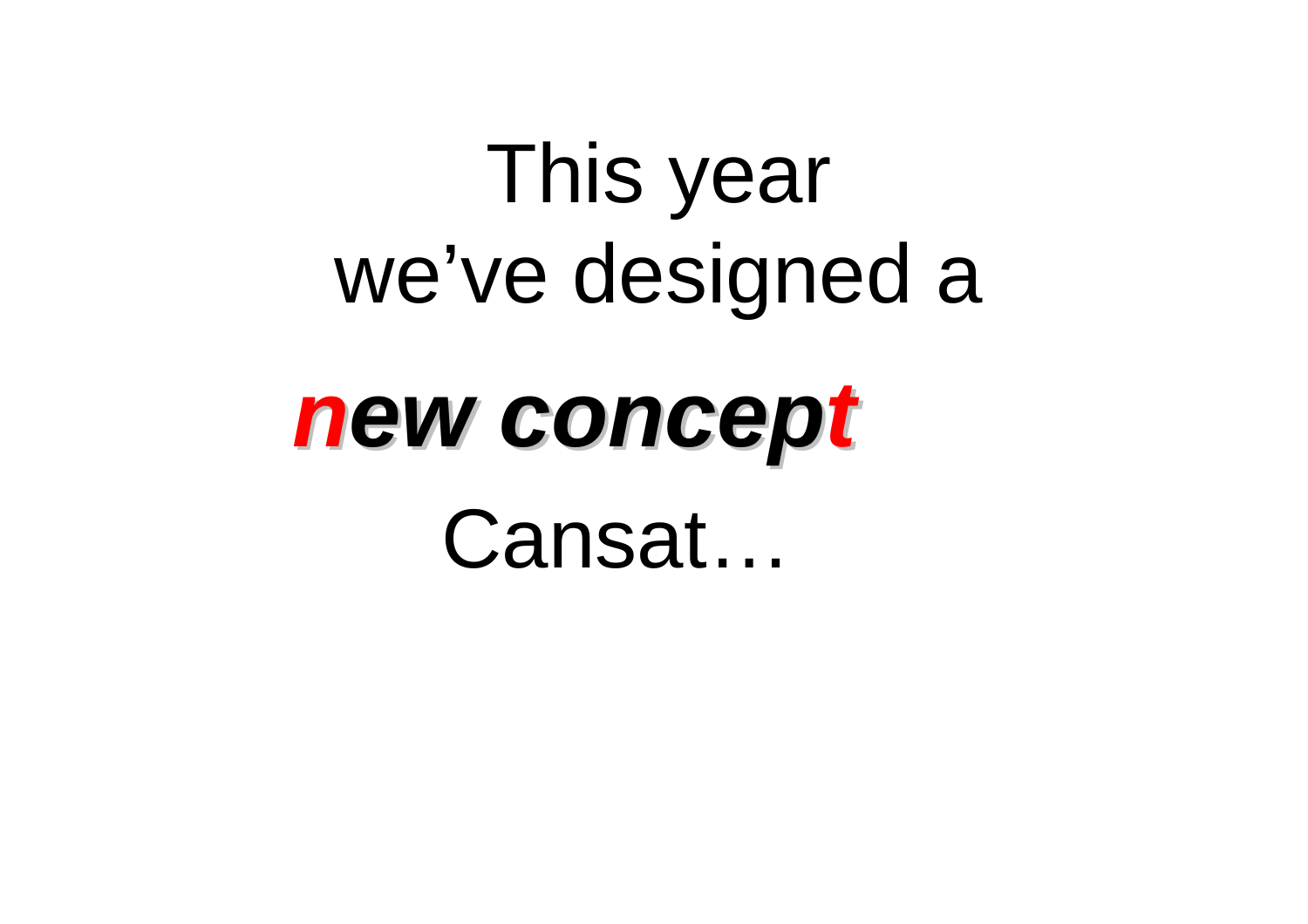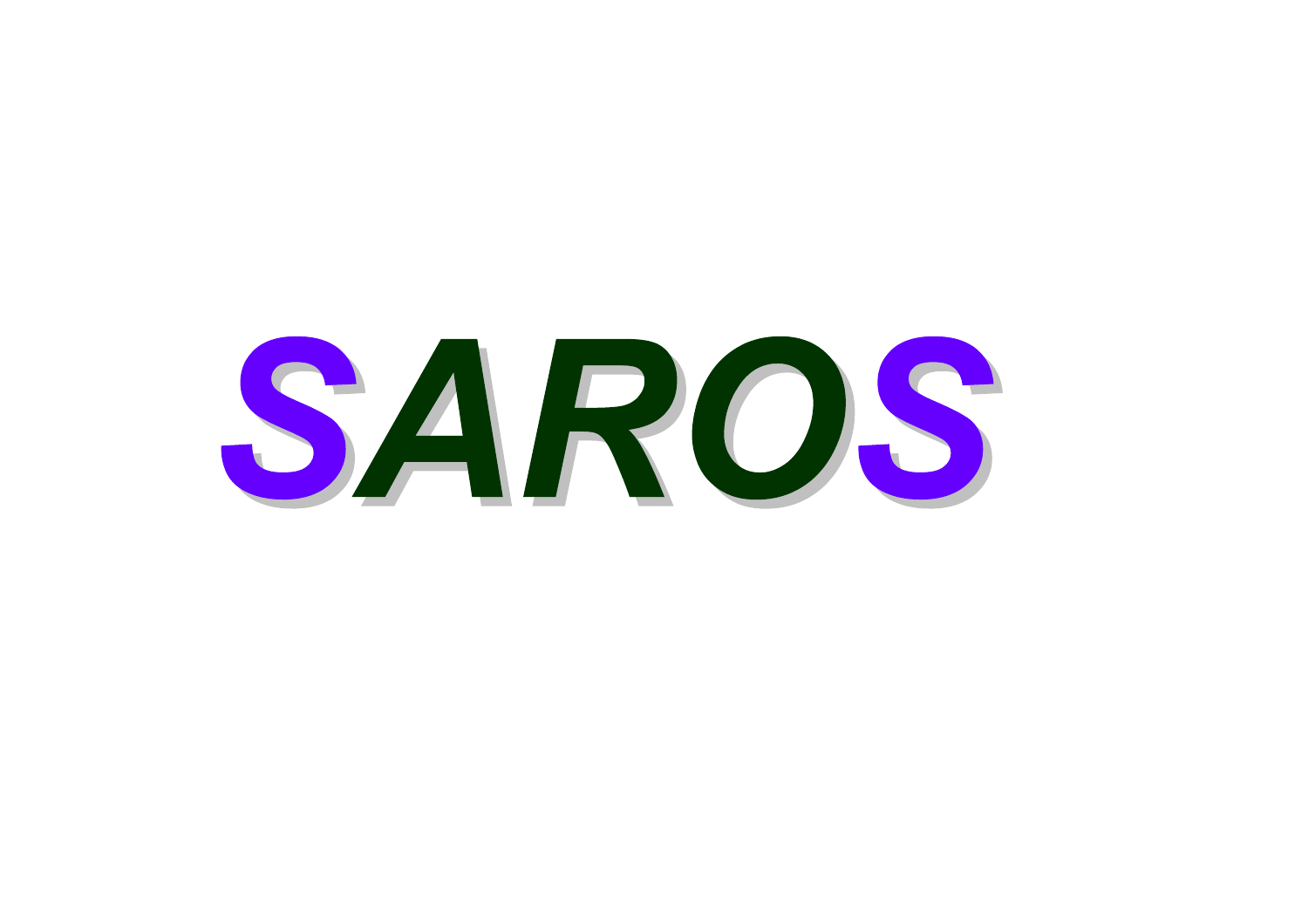## What's new

#### **Introduction**

- "SAROS" stands for Satellite And ROver System.
- •SAROS has "Hybrid" Comeback System.
	- and the state of the – Flise by Parafoil & Runs by Rover
- SAROS has Main OBC, Sensor Board, Comm. System, and PES
	- PES is <u>P</u>arafoil r<u>E</u>lease <u>S</u>ystem.
- CFRP is use to lose its weight.

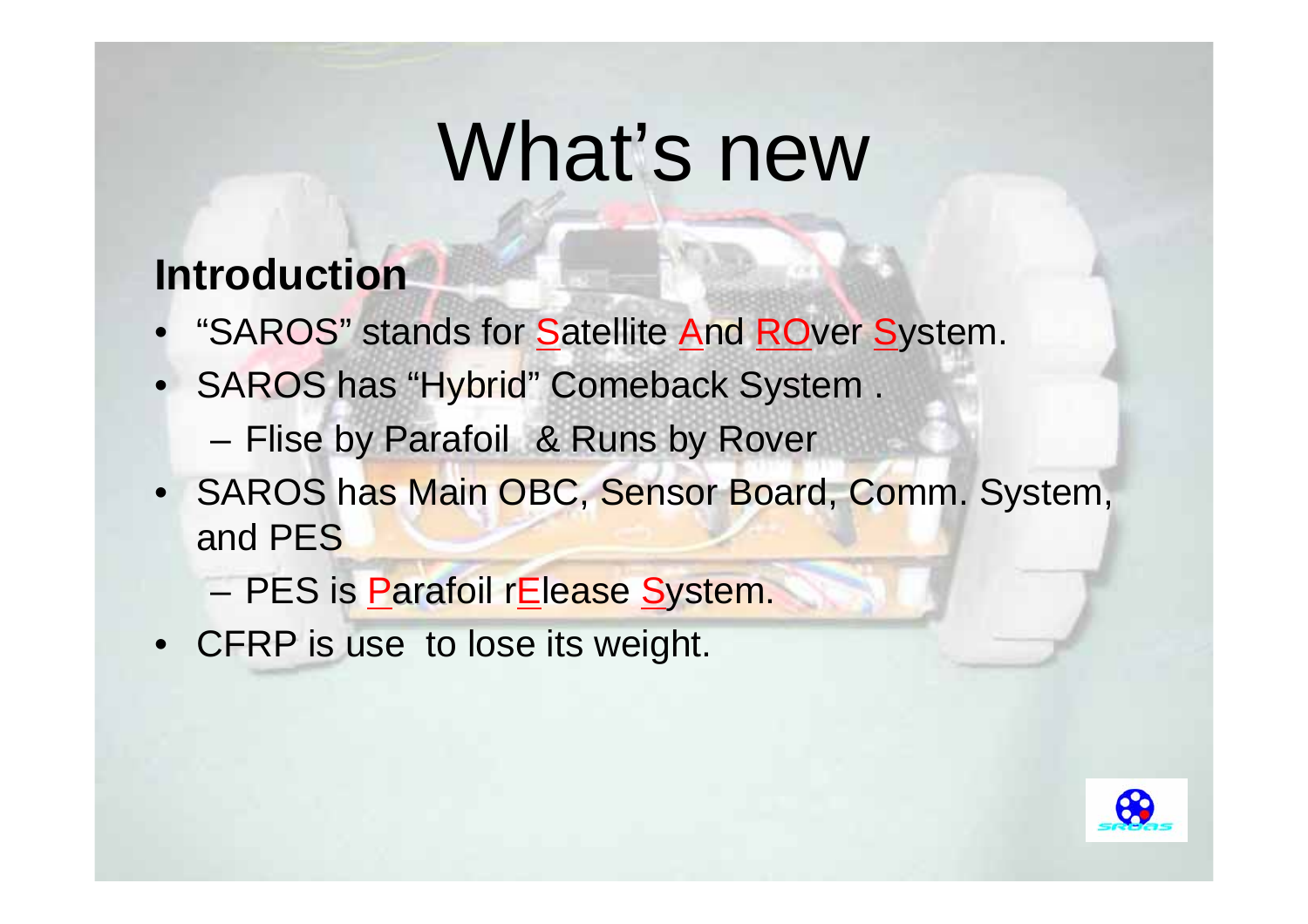## What's SAROS part 1



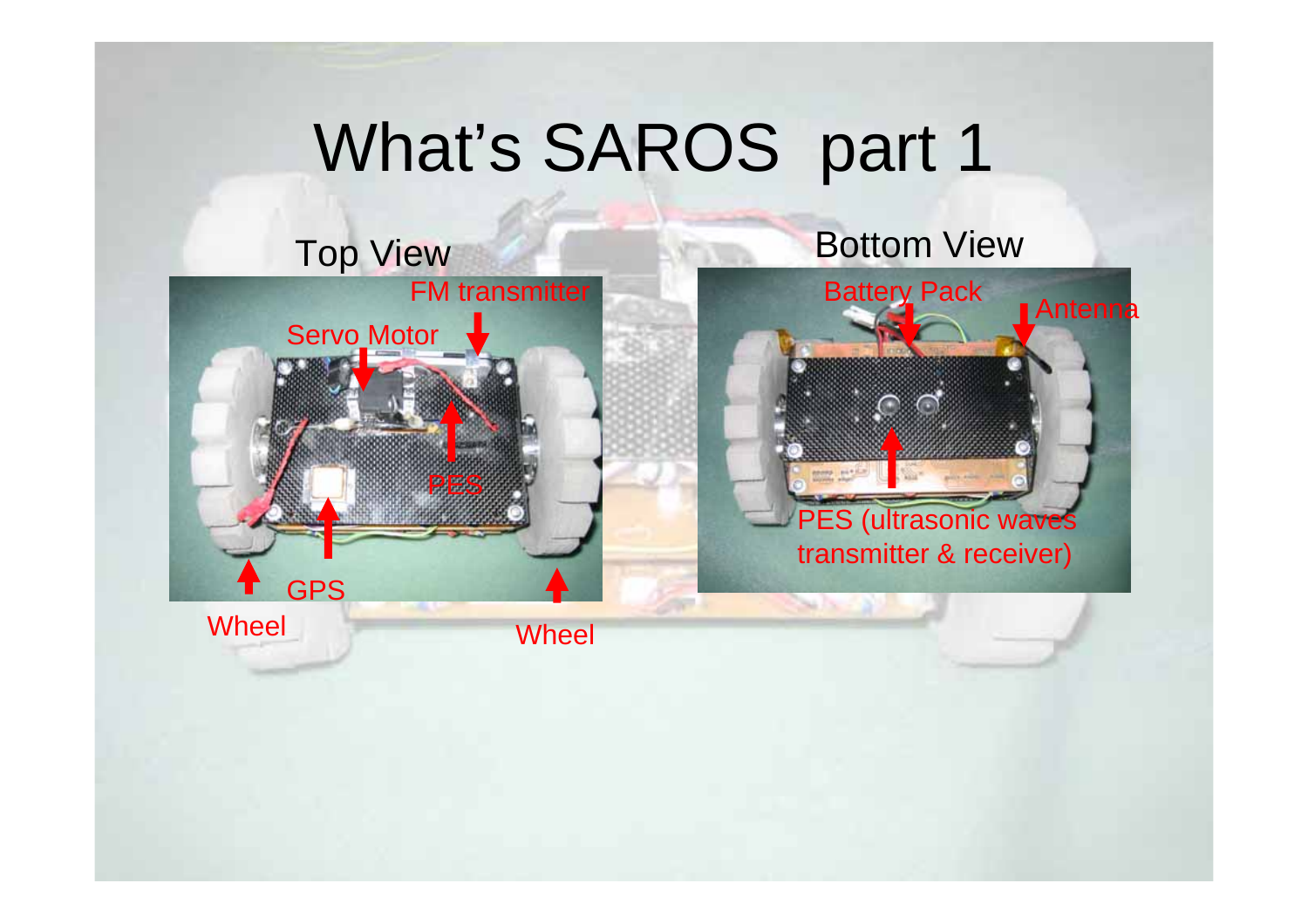## What's SAROS part 2



- •Sensor Board consists of
	- –3-axis gyro sensor
	- –3-axis accelerometer sensor
- •Data is saved every 0.2 sec.
- •Micro computer (PIC with A/D converter) and EEPROM
- •Analyzed gotten data can be animated by analysis software

1st board : sensor board and TNC 2<sup>nd</sup>board : Motor control board & PES 3rdboard : Main board



Sensor Board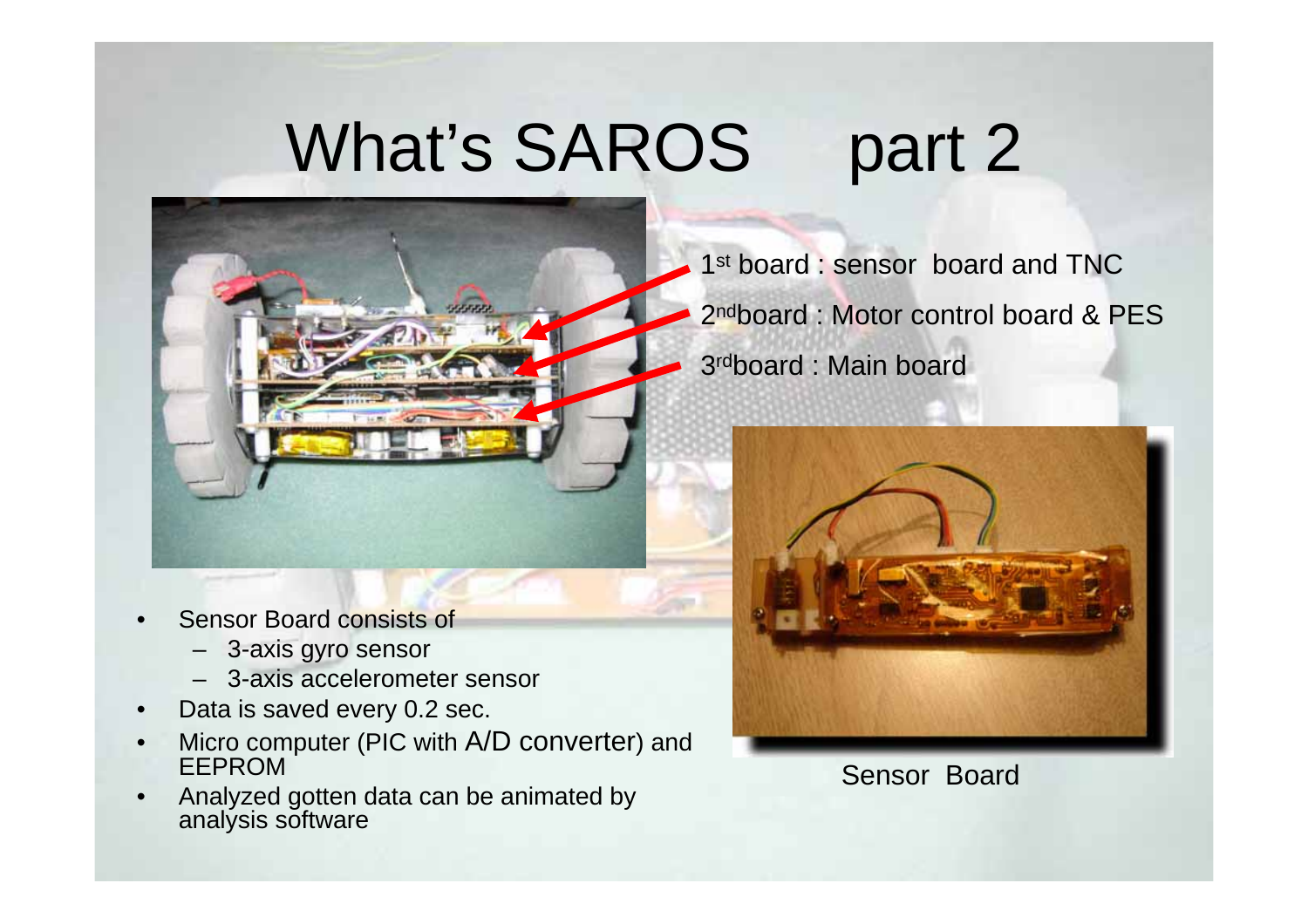## Mission Sequence of SAROS

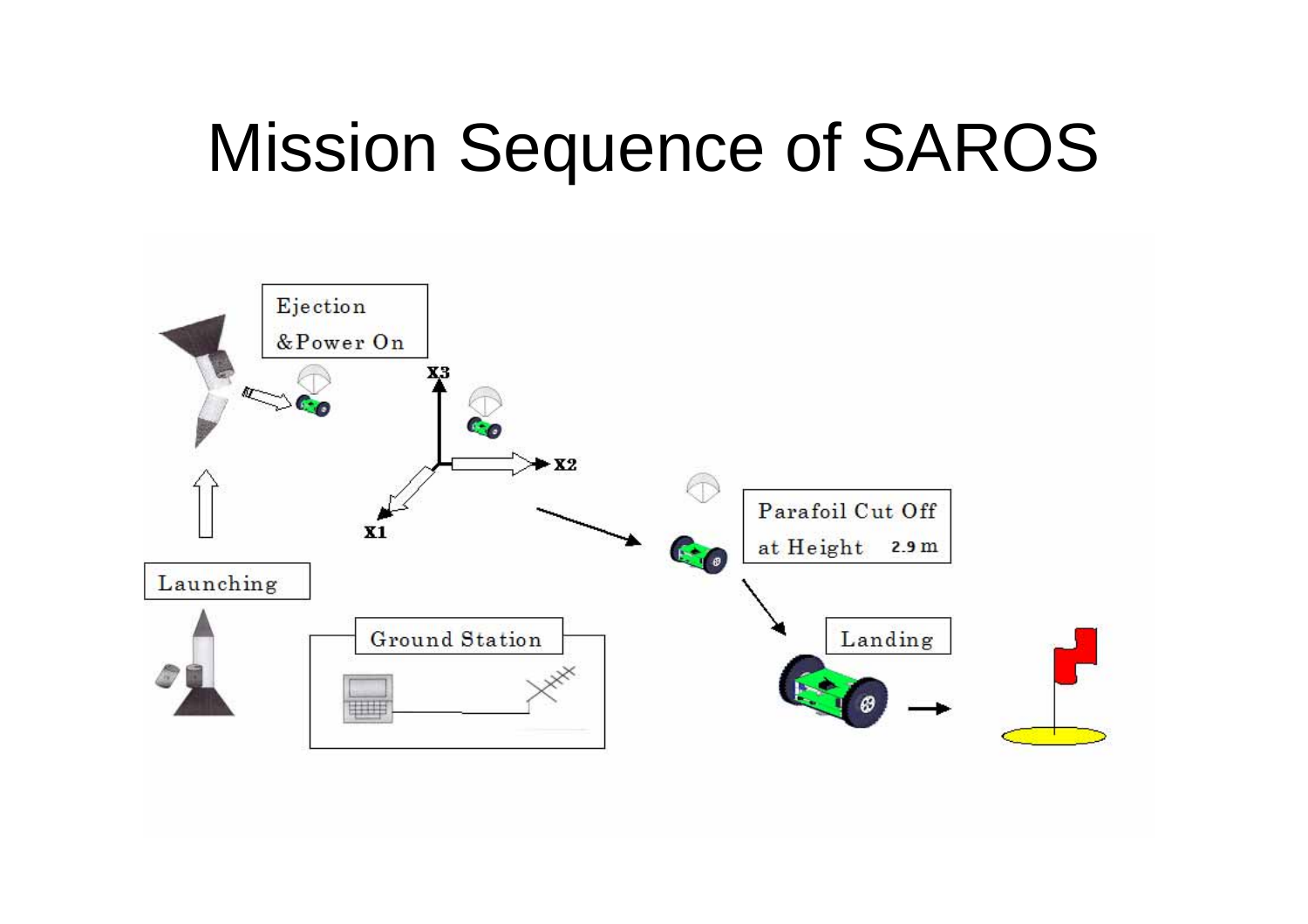## Result of 1st launch

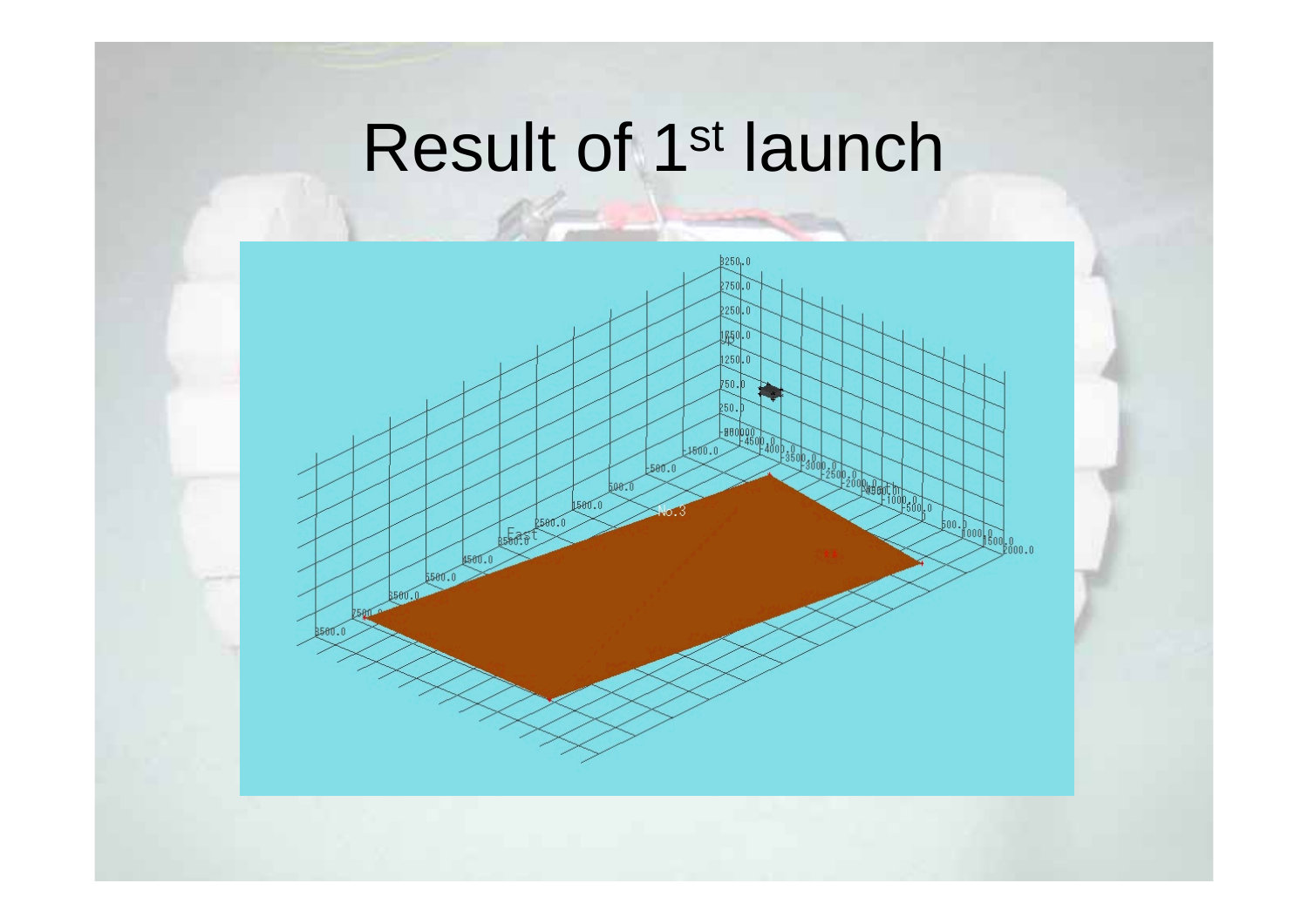## Result of 1st launch

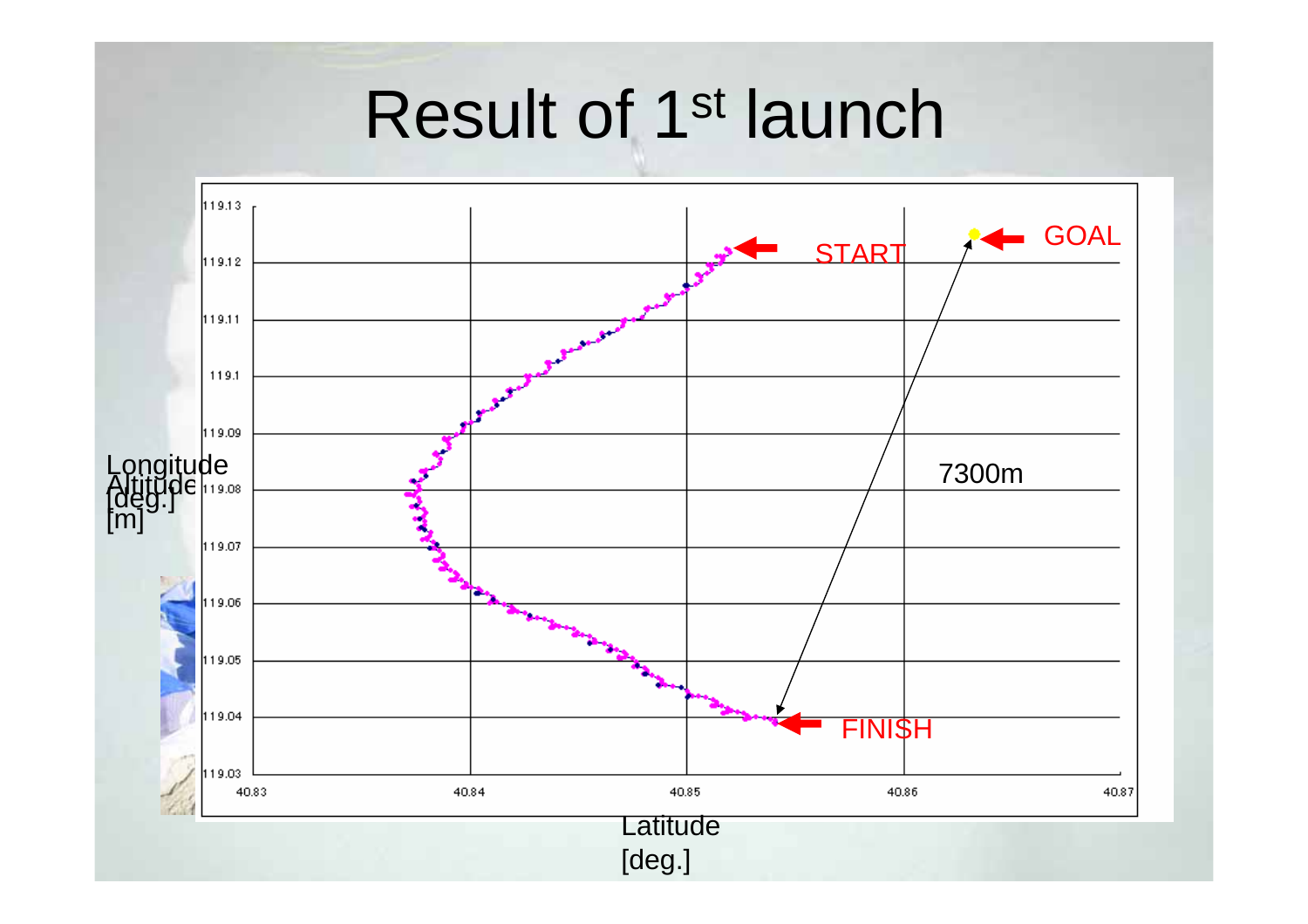## Result of 2nd launch





- Communication system was down
- SAROS was found about 1.5 miles away from the target
- **Parties** of the Servo Horn was broken
	- **We've lost blue parafoil** with yellow strings
	- We assume that the para had been blown, and SAROS had free fall from high altitude

Thank you for looking for SAROS together !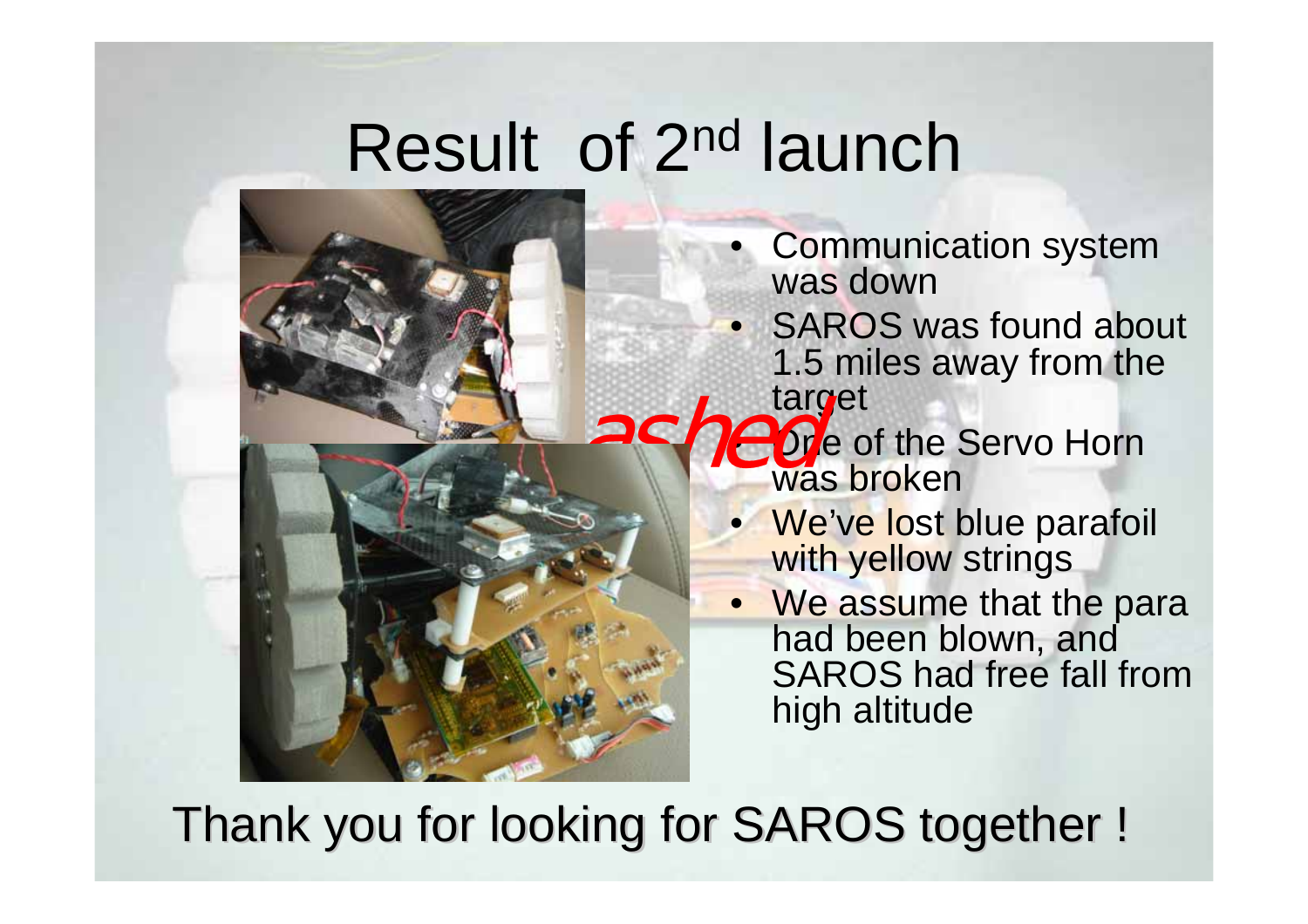## Conclusion

- • FLY BACK PHASE
	- The popularity of 'rover' would finish soon !? eno**ughhwhatuœe"biuit**tlane" CanSats might be the first class !?? -Estimate shocks and vibrations carefully before design, and test
	- -Ponder control patterns of parafoils
	- -Develop new algorithms to guide CanSats to the target which merit even in unexpected wind
- •· ROVER PHASE are

-More stable cruising and improvement of energy efficiency are required

-Develop the system which can get out of the ruts or evade them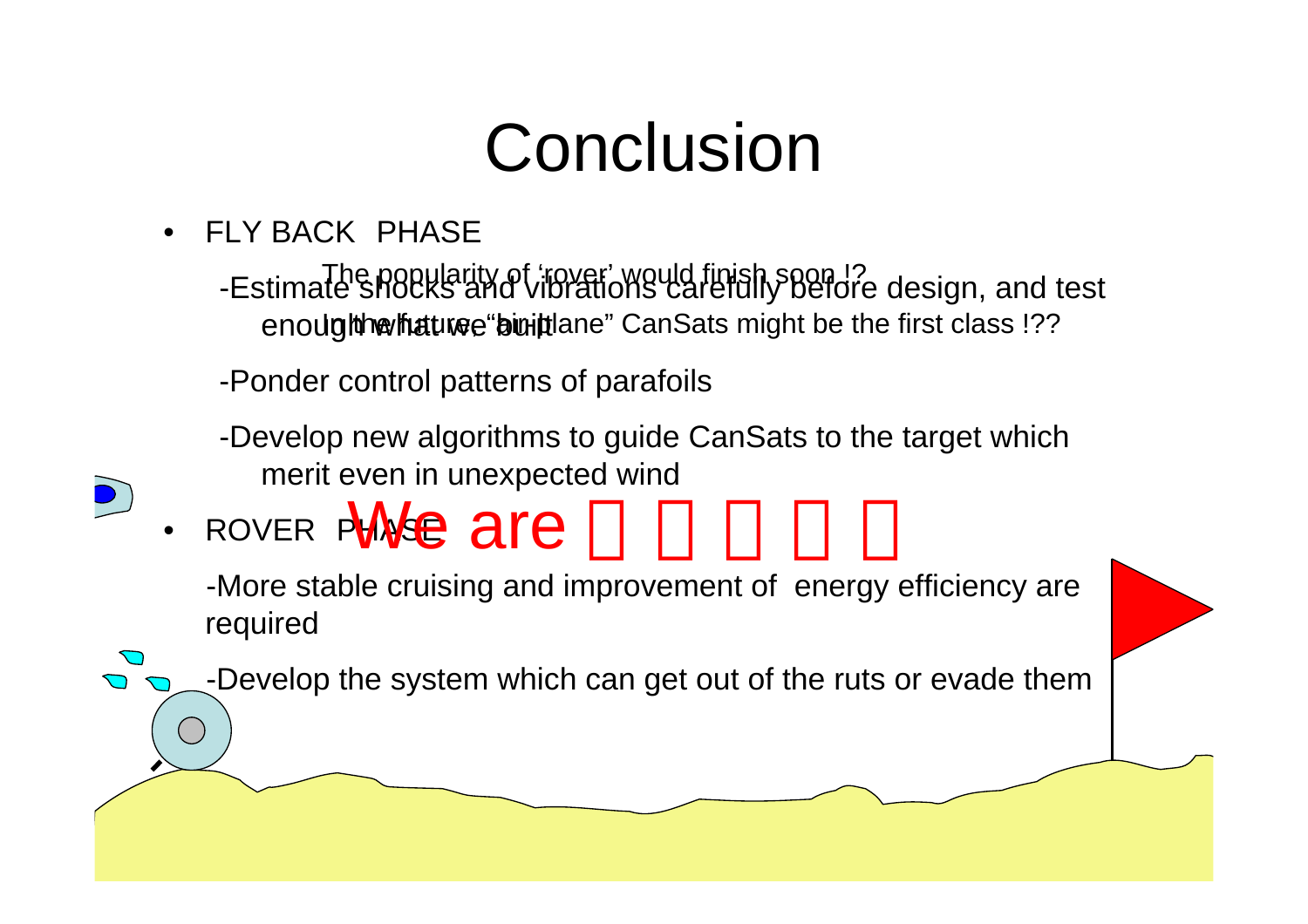#### What's CBC-03

CBC-03S : To give the sensing precedence, this mode makes CanSat keep just neutral.

CBC-03: This mode makes CanSat return the target.



Pressure Sensor Gyro Sensor Acceleration Sensor Magnetic Sensor Thermal SensorGalvanometer

Transmitter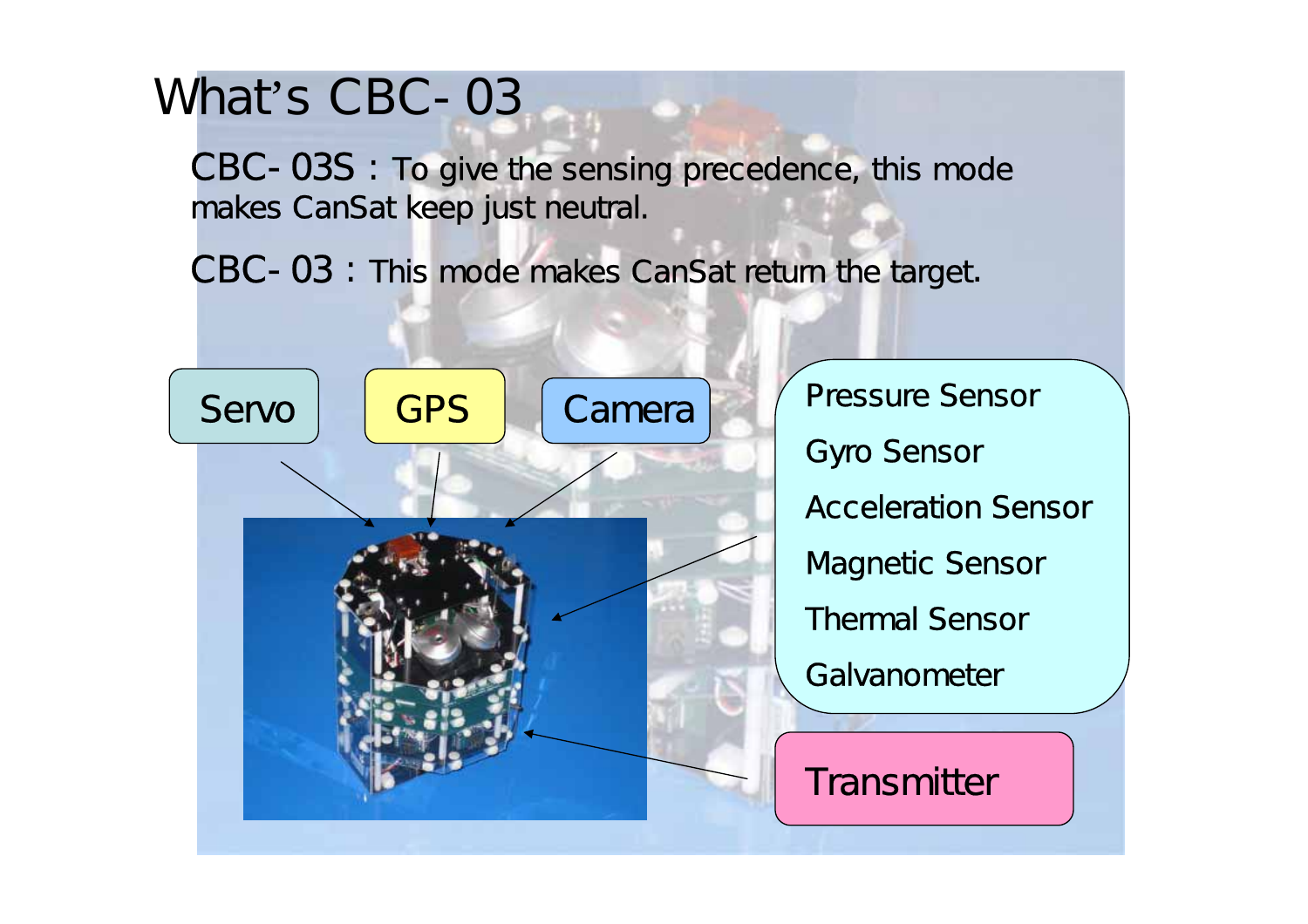### Structure of CBC-03

#### GPSServo Motor  $\times$  2 GPS A, B, C Board Li-ion Battery  $\times$  2

CMOS Camera × 2







#### Gage Pressure Sensor × 8

Gyro Sensor × 3 Transmitter

Antenna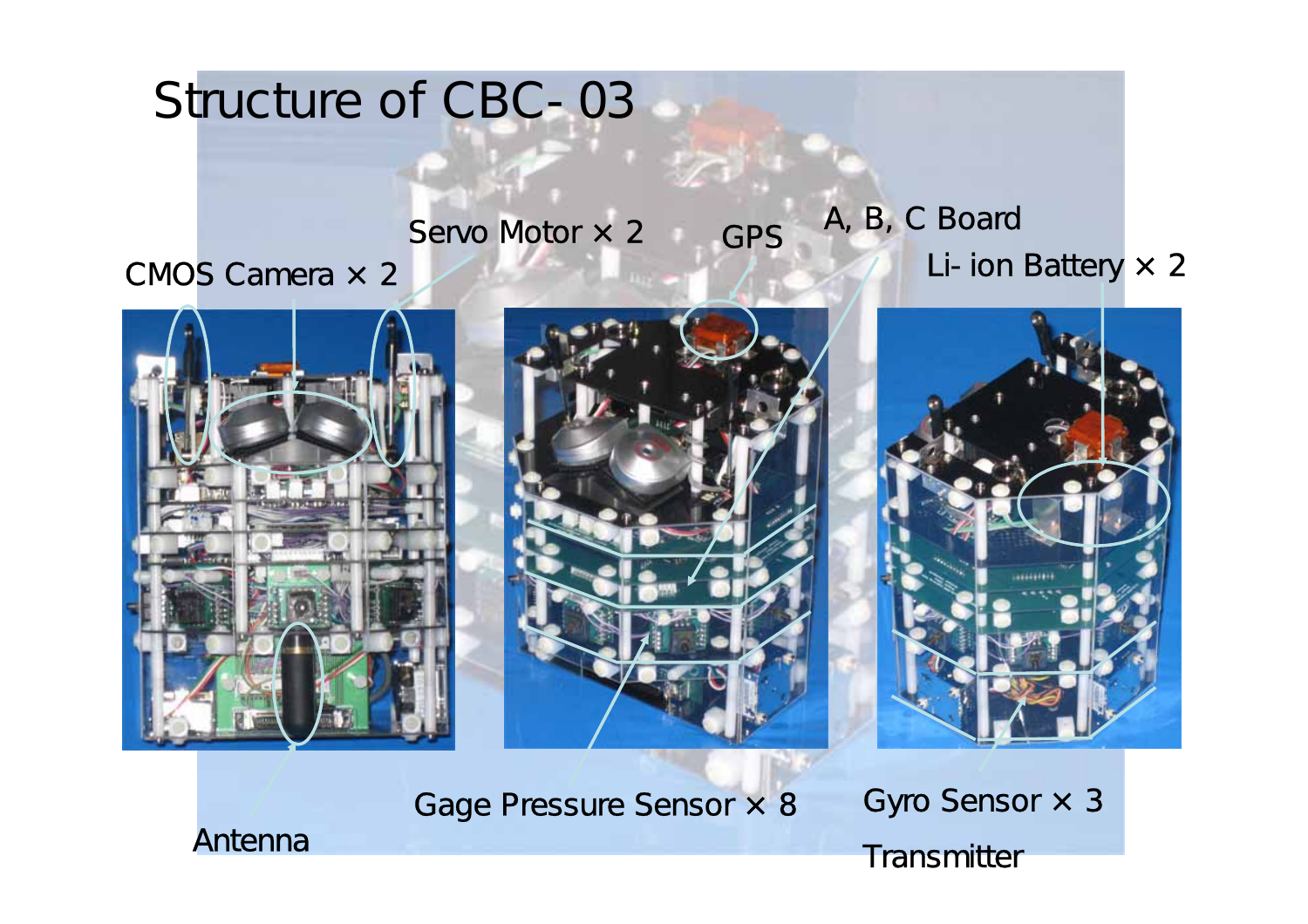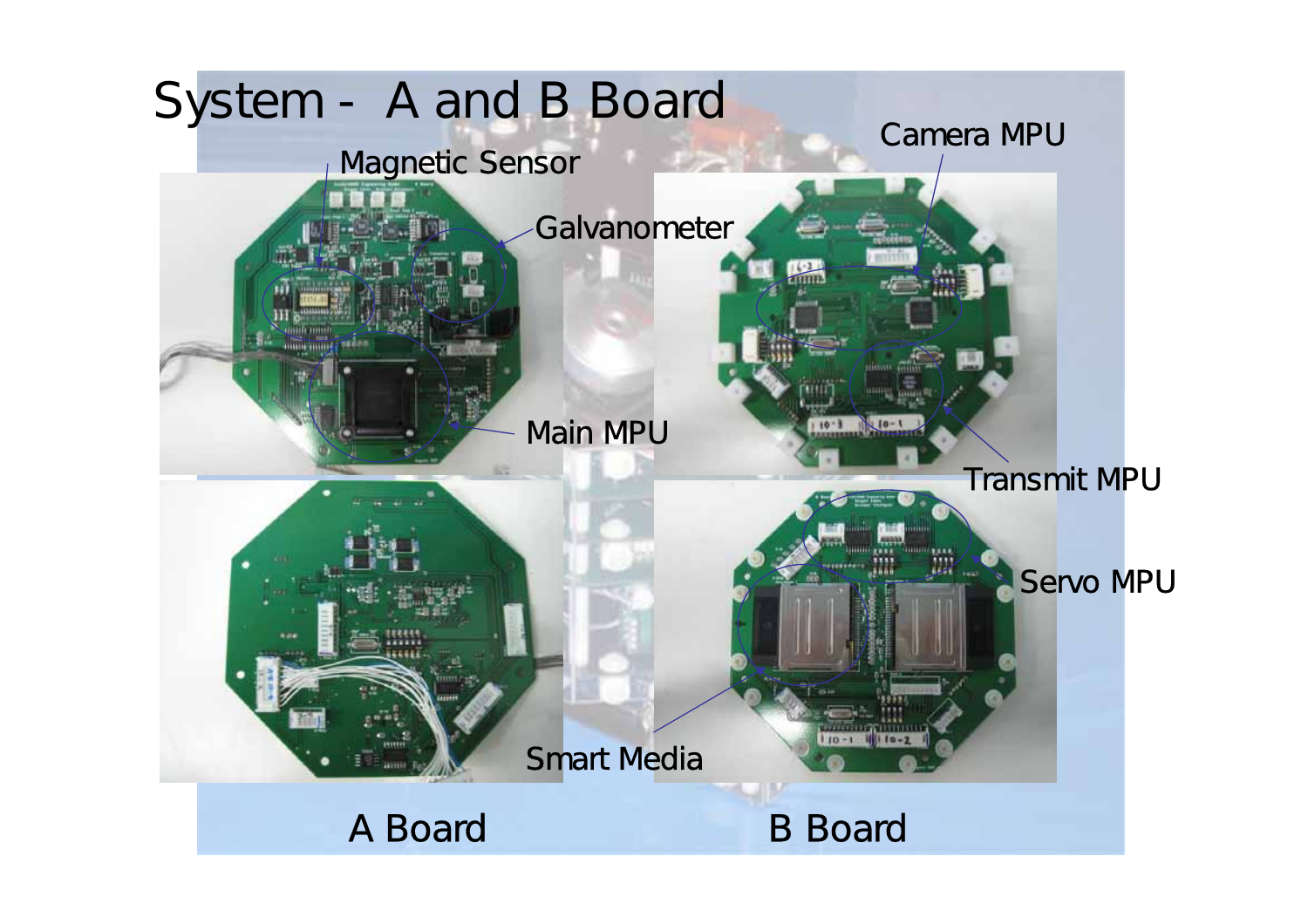#### System - C and Other Board

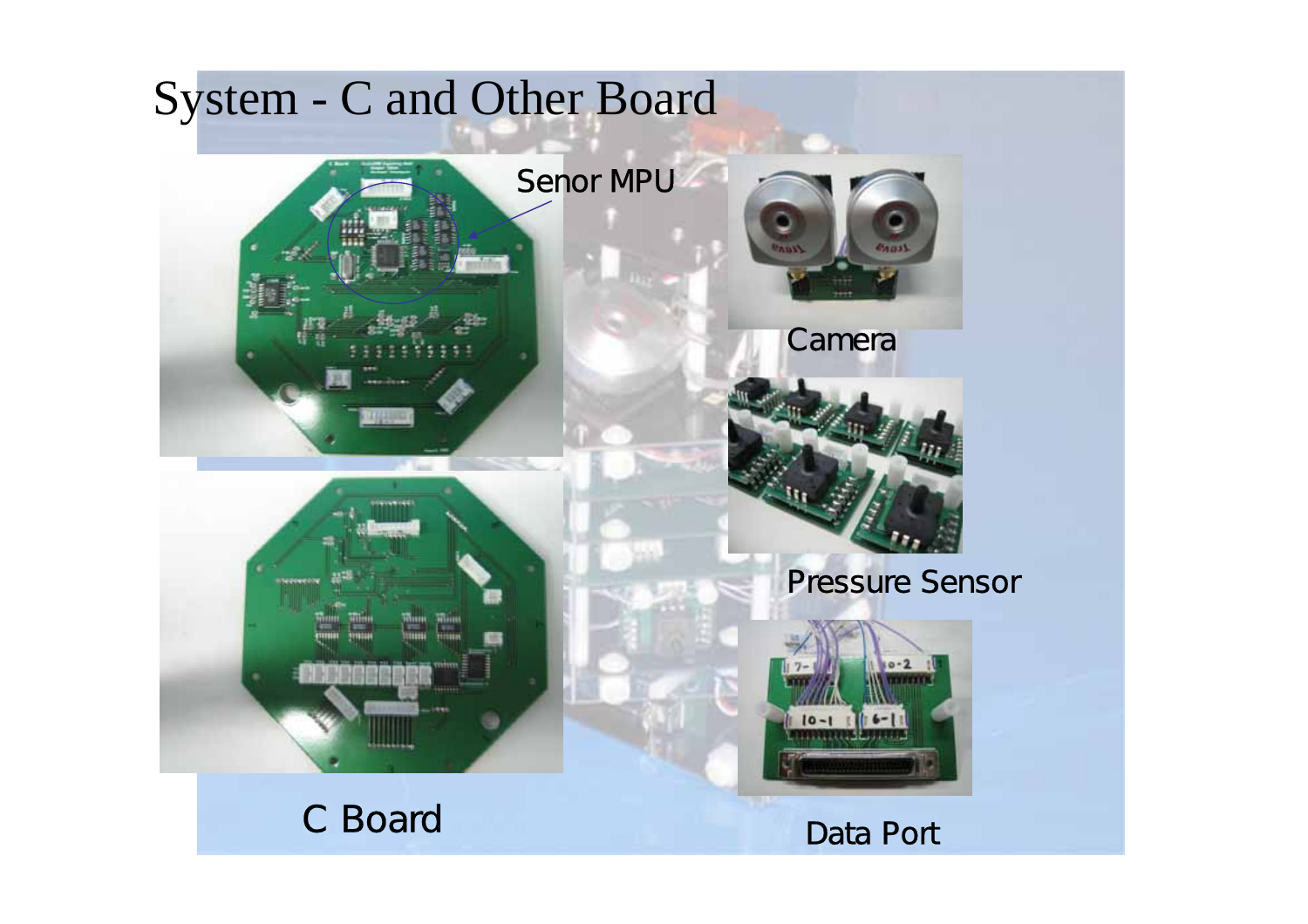### Result - Flight # 1

After our CanSat emitted,<br>the ring which is attached<br>the line of Para-Foil was<br>damaged. And our CanSat descended with spin.





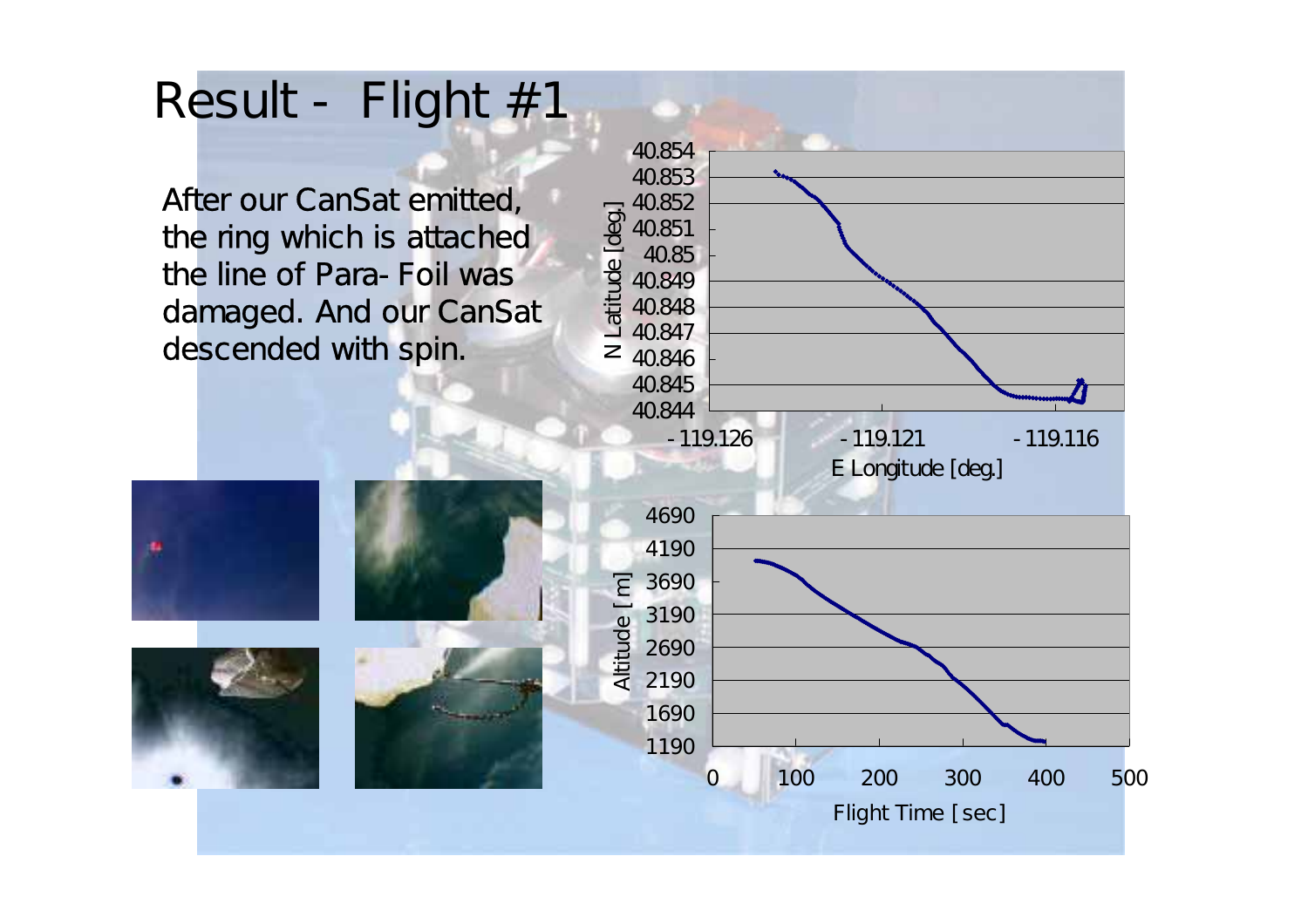#### Result - Flight #2

After our Ca n S at emitted, it couldn' t be steady flight, and CanSat can't control own Para-Foil.

But we success getting this un-steady flight data.